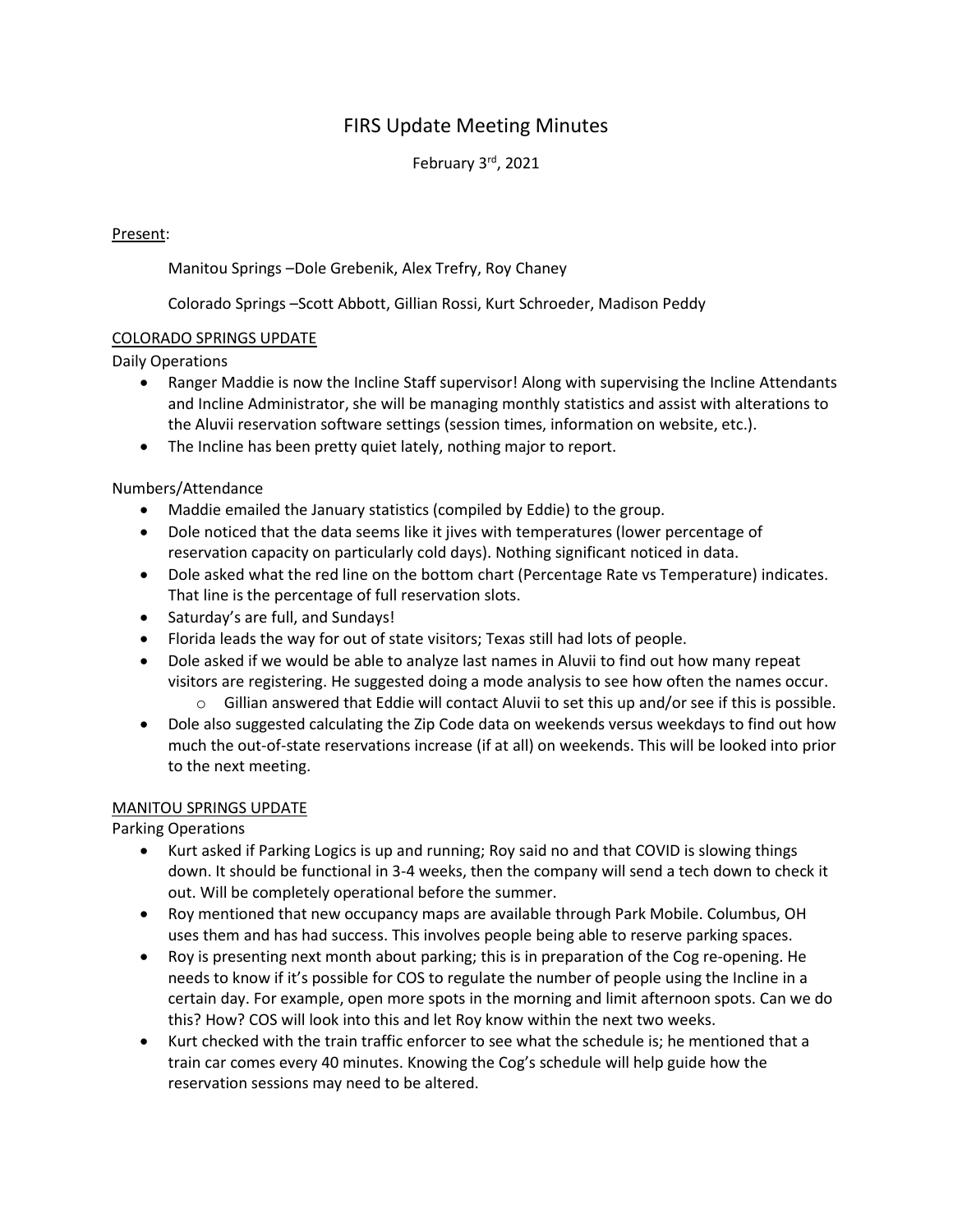Fire and Emergency Services

• For the Month of January the Manitou Springs Fire Department responded to the Incline two times. Both were medical related and MSFD was stood down by El Paso county SAR both times. They were located at or near the top and SAR was able to drive to the top of the incline using Bob's Road. (Roy provided this information in an email, prior to this meeting.)

#### OPEN DISCUSSION

- It was mentioned that Manitou is looking at moving free shuttle stop from Iron Springs to the Cog Railroad Station. People like this idea, it came out of the mobility study. This would put the stop out of a traffic zone. ISC may do a beer garden. Critical we are all on the same page.
- Roy mentioned a couple of emails over the past few weeks, mostly hearsay. Some people are saying the ISC staff are telling them to park at Barr when the ISC lot is full.
	- $\circ$  Maddie mentioned that for a full day there were no parking slips from ISC. She contacted Roy about this.
	- $\circ$  Roy asked if the Incline Attendants could go to the lot and ask the ISC staff about this when this happens in the future. They can do that.
- Dole heard through the grapevine that the IAs are no longer placing the wristbands on the Incline users. The IAs are still required to issue the wristbands as part of the MOU, although the wristbands still create quite a bit of "microlitter." Maddie will double check on this.
	- $\circ$  Solutions for wristband litter were discussed (the little waxy part on the wristbands are hard to get a grip on and are accumulating around the area).
	- o What about rubber wristbands? "Incline strong?" Any other type of obvious visuals?
- Is there a trash can at the base of the Incline? No, the IAs use a trash bag to collect wristbands scraps and other trash from around the trailhead.
- The following question was posed: How is funding looking for the Incline throughout 2021? Kurt had left the meeting by this point and was not there to provide an answer.
- Alex asked about the mask issue (people were harassing visitors for not wearing masks while hiking) was resolved. The issue was addressed; masks are *not required* on the Incline. They are strongly recommended when passing another hiker, or within 6 feet, but they are not required. Gillian reminded the IAs of this, in case they get additional questions from visitors who are confused or curious.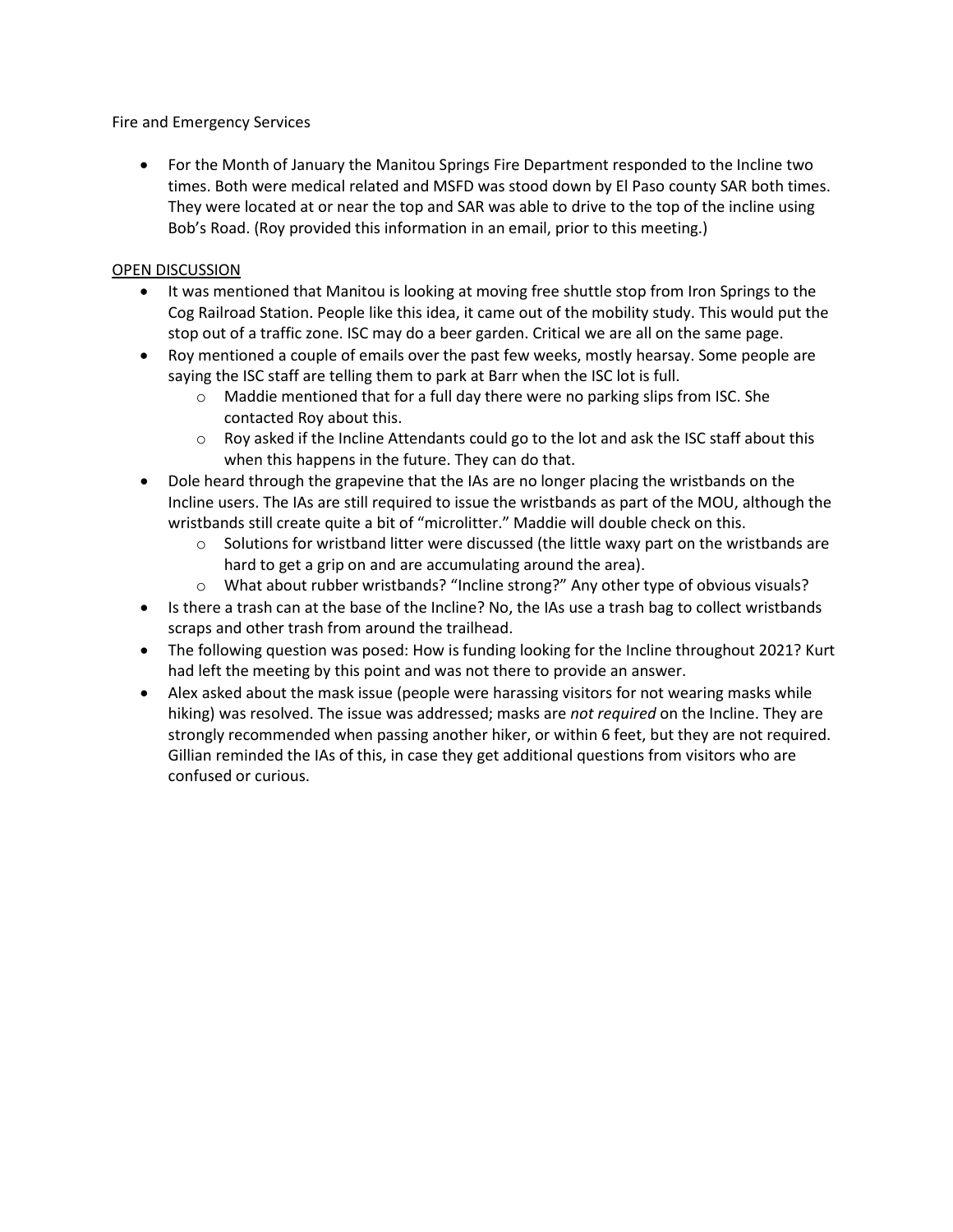

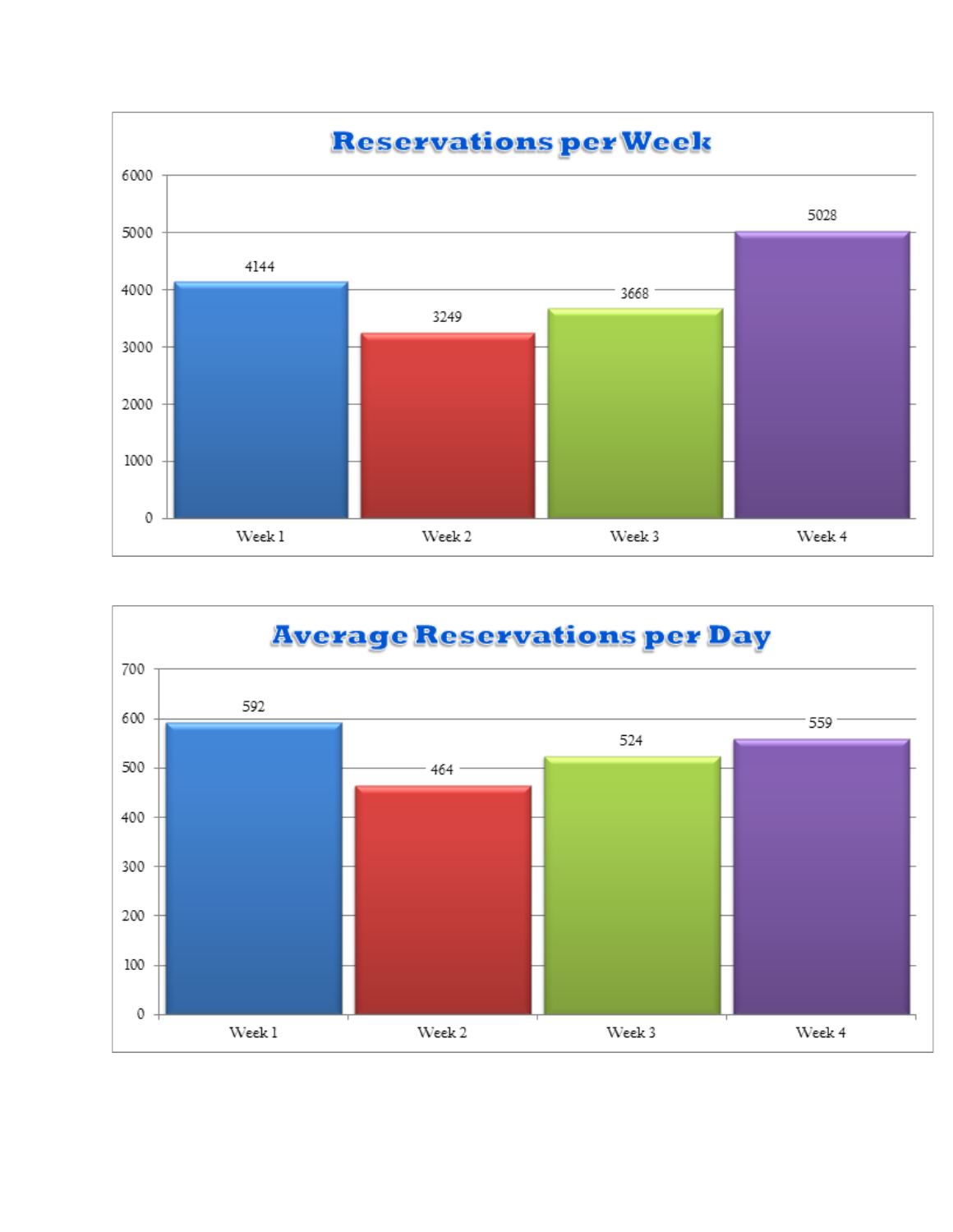



• The lowest No Show Rate this month was **18% on January 7th**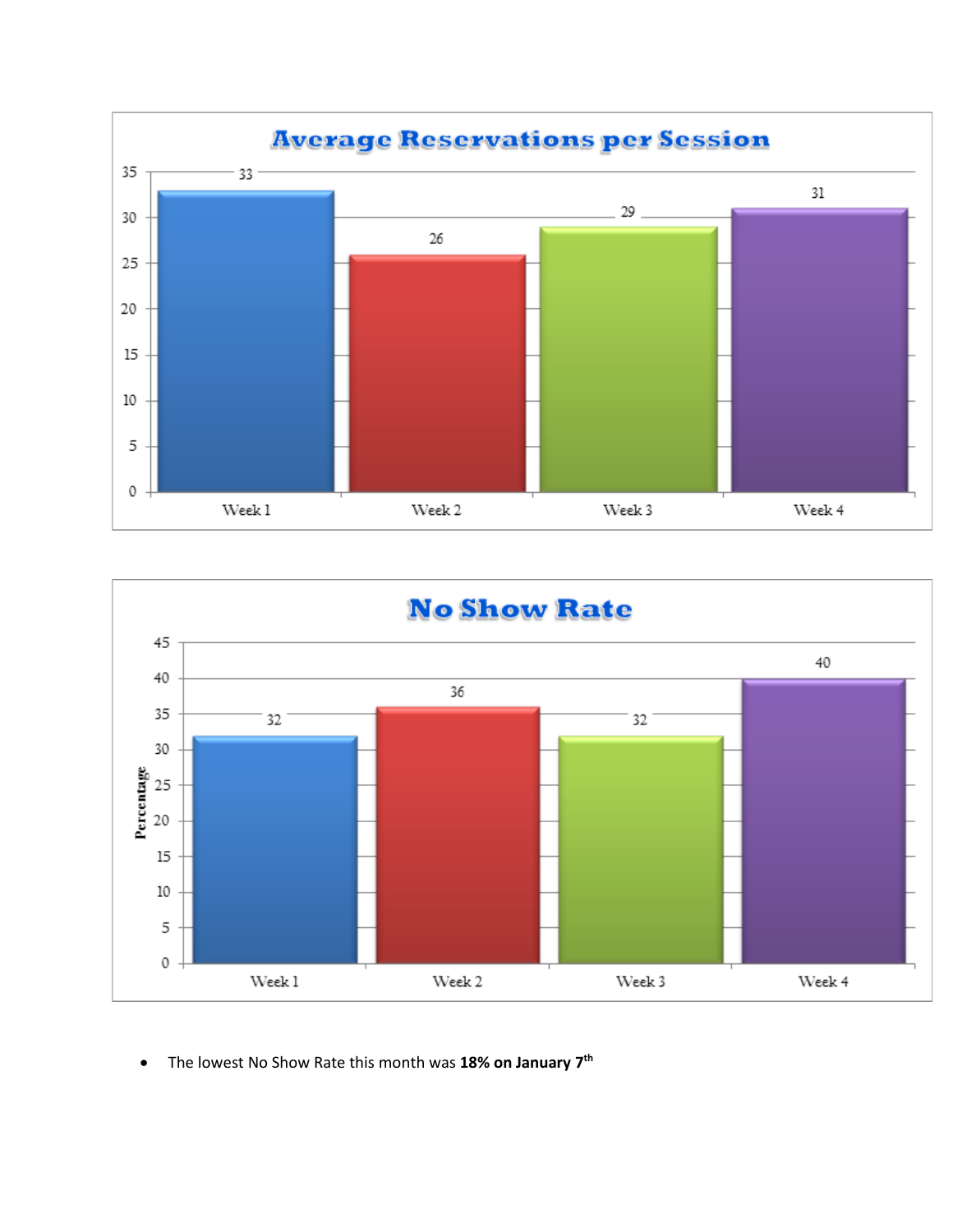



• International visitors: **3 people from Ontario, Canada**